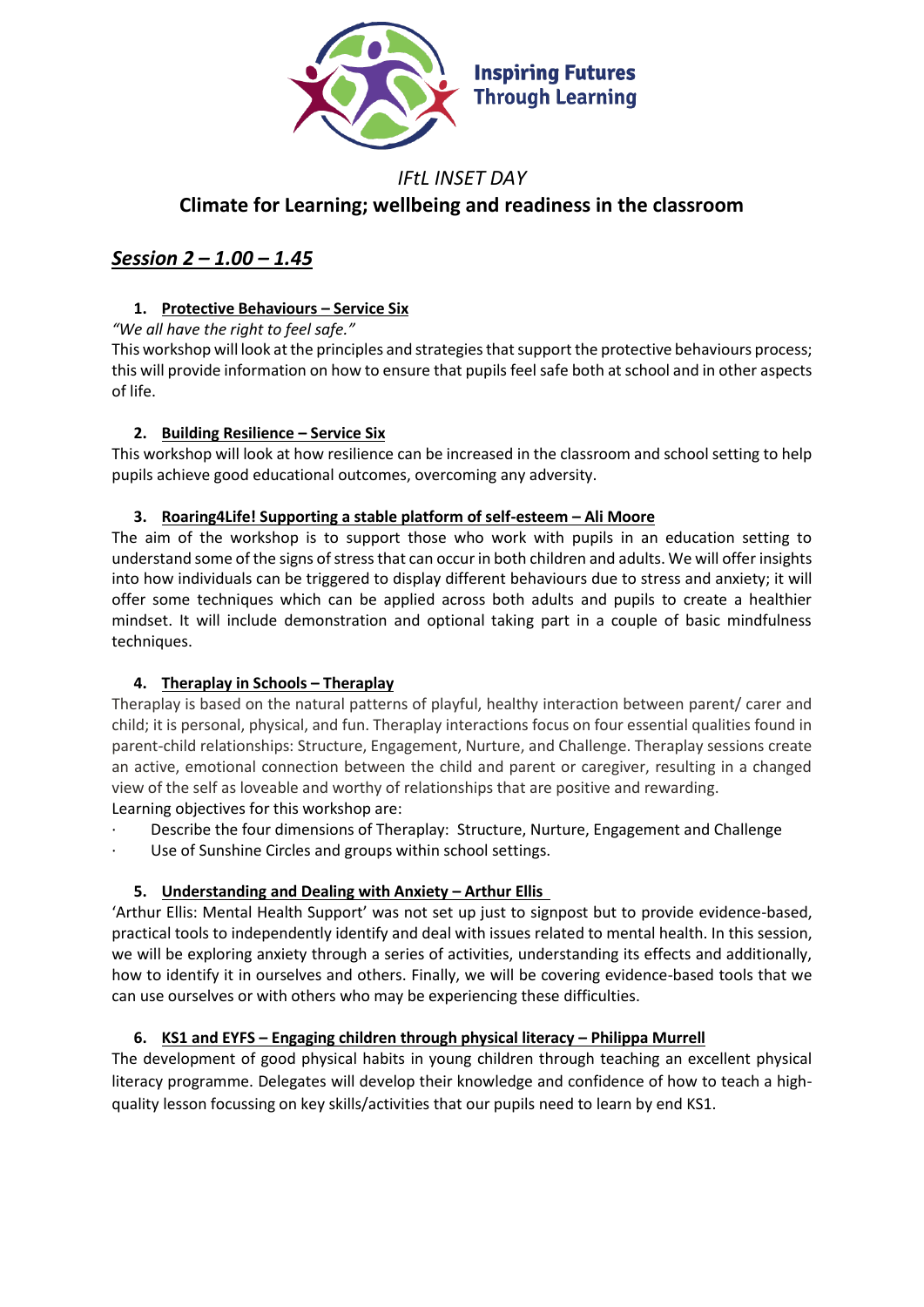## **7. Practically based Yoga in Pretzel Pairs – Jane Richardson**

This 45-minute session will involve working in pairs, in a variety of school settings (classroom, staff room or in the PE hall for example). We will work as though we have limited space, so that you will see how pair work can benefit both parties whenever. Pair work is not only fun, it builds on trusting others, supporting and encouraging others, enhances co-operative working, teamwork, friendliness and a sense of being. Pretzel pairs will work using a variety of traditional yoga poses delivered in a fun and friendly way to promote respect, trust and generosity. During the session, you will:

· Promote feelings of connectedness

- · Encourage fun and laughter
- · Encouragement determination and resilience
- · Promote working together to achieve a common goal.

This workshop is an active one and everyone will take part to share the experience and the learning. No special equipment or clothes needed.

# 8. **'Restorative approach to managing wellbeing, behaviour and arguments – Jamie Ainscow**

In this hands-on session, we will explore what is meant by restorative practice and how it develops long-term resilience in children and a deeper understanding of relationships. There will be opportunities to explore and share scenarios from different age groups and reflect on how issues are effectively dealt with 'in the moment' and afterwards. Participants will leave with ideas and methods for supporting children in their settings.

## **9. Engaging Challenging Parents – Penny Meehan and Nicole Bramwell**

The aim of this session is to investigate what makes a parent 'challenging', how best to engage them in school life and practical strategies to reduce confrontation. The session would ideally benefit members of staff who have a direct role in working with parents.

## 10. **Group interventions for children's wellbeing – Maddie Boothroyd and Marnie Bruce**

This workshop will explore how group interventions can be used to improve children's wellbeing and improve their readiness to learn. We will think about how children are selected for groups, the timings of these groups and different interventions that can be used. We will discuss the impact that groups can have on children's self-esteem and wellbeing.

# **11. Enhancing quality of learning through the use of check-ins and wellbeing scales – Shunad Orr and Hayley Waters**

Come and find out how putting children's wellbeing at the centre of everything we do, took us on a journey from 'Requires Improvement' to 'Good', with Outstanding for PDBW. (Ofsted 2018)

## **12. Why we need an active classroom – Glenn Young**

This session is classroom-based with some practical activities, which will help teachers to increase physical activity throughout the school day in a bid to boost pupils' health, behaviour and academic achievement.

# **13. Supporting Young Minds Through Tough Times – Natalie Philips and Choe Glackin**

For a child to have a strong sense of well-being, there are five particular skills that they need to discover in order for them to reach their full potential and experience a fulfilling academic and school life. Without these five skills, children will struggle to access and enjoy success academically. Join us to discover and explore how these strengths can help your students flourish.